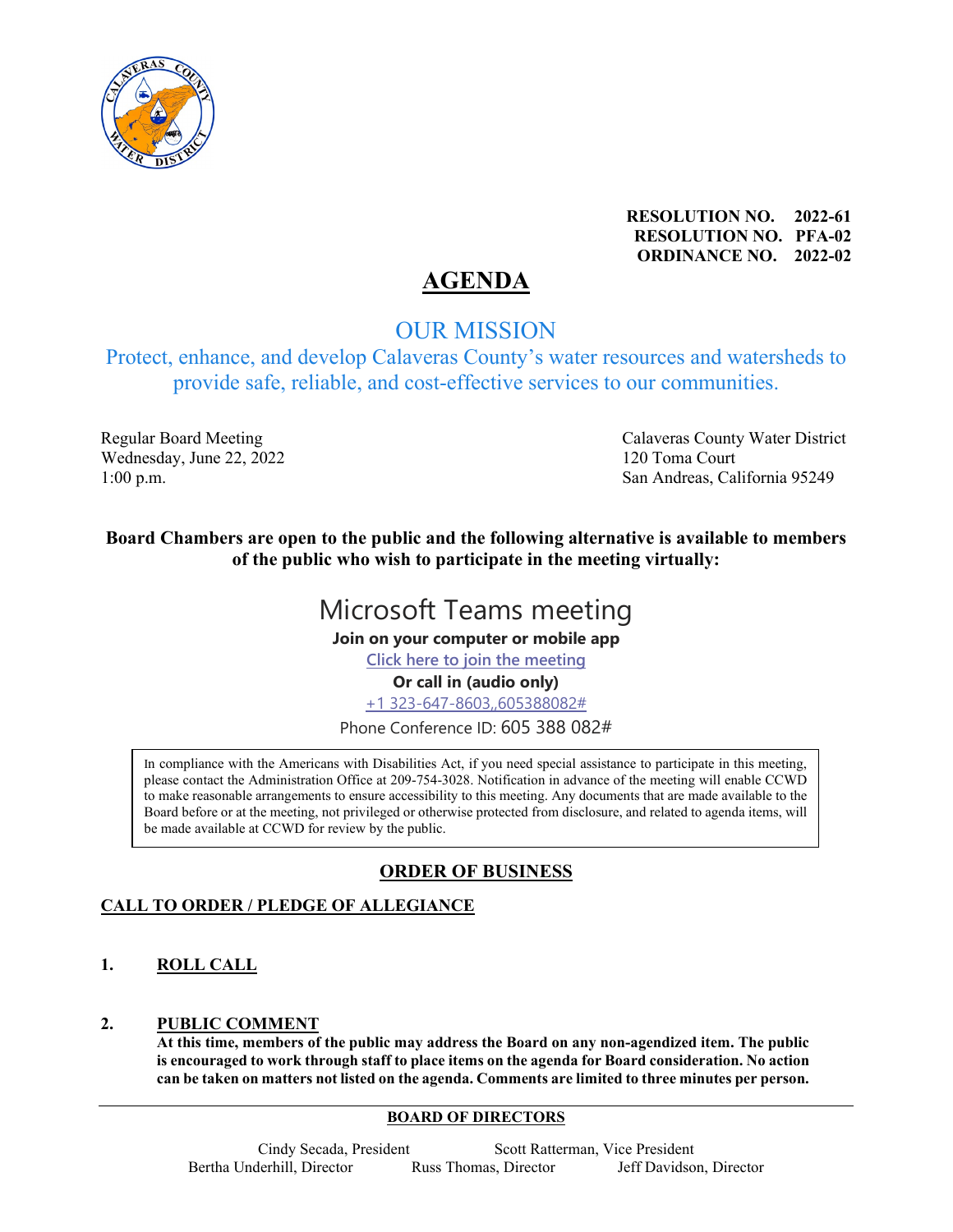#### **3. CONSENT AGENDA**

**The following items are expected to be routine / non-controversial. Items will be acted upon by the Board at one time without discussion. Any Board member may request that any item be removed for later discussion.**

- 3a Approval of Minutes for the Board Meeting of June 8, 2022 (Rebecca Hitchcock, Clerk to the Board)
- 3b Report on the Monthly Investment Transactions for May 2022 (Rebecca Callen, Director of Administrative Services)
- 3c Consideration of Renewal of Contract for Federal Advocacy Services with Mia O'Connell of O'Connell & Dempsey, LLC for Fiscal Years 2022/23-2027/28 **RES 2022-\_\_\_\_\_\_** (Michael Minkler, General Manager)
- 3d Re-Authorizing Remote Teleconference Meetings of the Board of Directors of The Calaveras County Water District for the Period of June 22 through July 21, 2022, Pursuant to AB 361<br>(Rebecca Hitchcock, Clerk to the Board) RES 2022-(Rebecca Hitchcock, Clerk to the Board)

#### **4. PUBLIC HEARING**

| 4a | Discussion/Action regarding the Adoption of the Fiscal Year 2022-23<br>Operating and Capital Improvement Plan Budget |                  |
|----|----------------------------------------------------------------------------------------------------------------------|------------------|
|    | (Michael Minkler, General Manager)                                                                                   | <b>RES</b> 2022- |
|    | Discussion/Action regarding the Adoption of the Fiscal Year 2022-23                                                  |                  |
|    | <b>Personnel Allocation Budget</b>                                                                                   |                  |
|    | (Michael Minkler, General Manager)                                                                                   | <b>RES 2022-</b> |

#### **5. NEW BUSINESS**

5a Discussion/Action regarding the Award of Construction Contract for the West Point and Wilseyville Wastewater Treatment Plant Consolidation Project, CWSRF Project No. C-06- 7850-210 (Charles Palmer, P.E., District Engineer) **RES 2022-\_\_\_\_\_\_** 5b Discussion/Action regarding Second Amended and Restated Agreement between Calaveras Public Utility District and Calaveras County Water District for the Sale of Surface Water (Brad Arnold, Water Resources Manager) **RES 2022-\_\_\_\_\_\_** 5c Discussion/Action regarding Credit Adjustment for APN 008-022-009 (Jessica Self, External Affairs Manager) **RES 2022-\_\_\_\_\_\_** 5d Approval of FY 2023 Service Area Water Supply & Demand Assessments (Brad Arnold, Water Resources Manager) 5e Discussion/Action regarding the Adoption of Transaction Fees for Utility Payments (Jessica Self, External Affairs Manager) **RES 2022-\_\_\_\_\_\_**